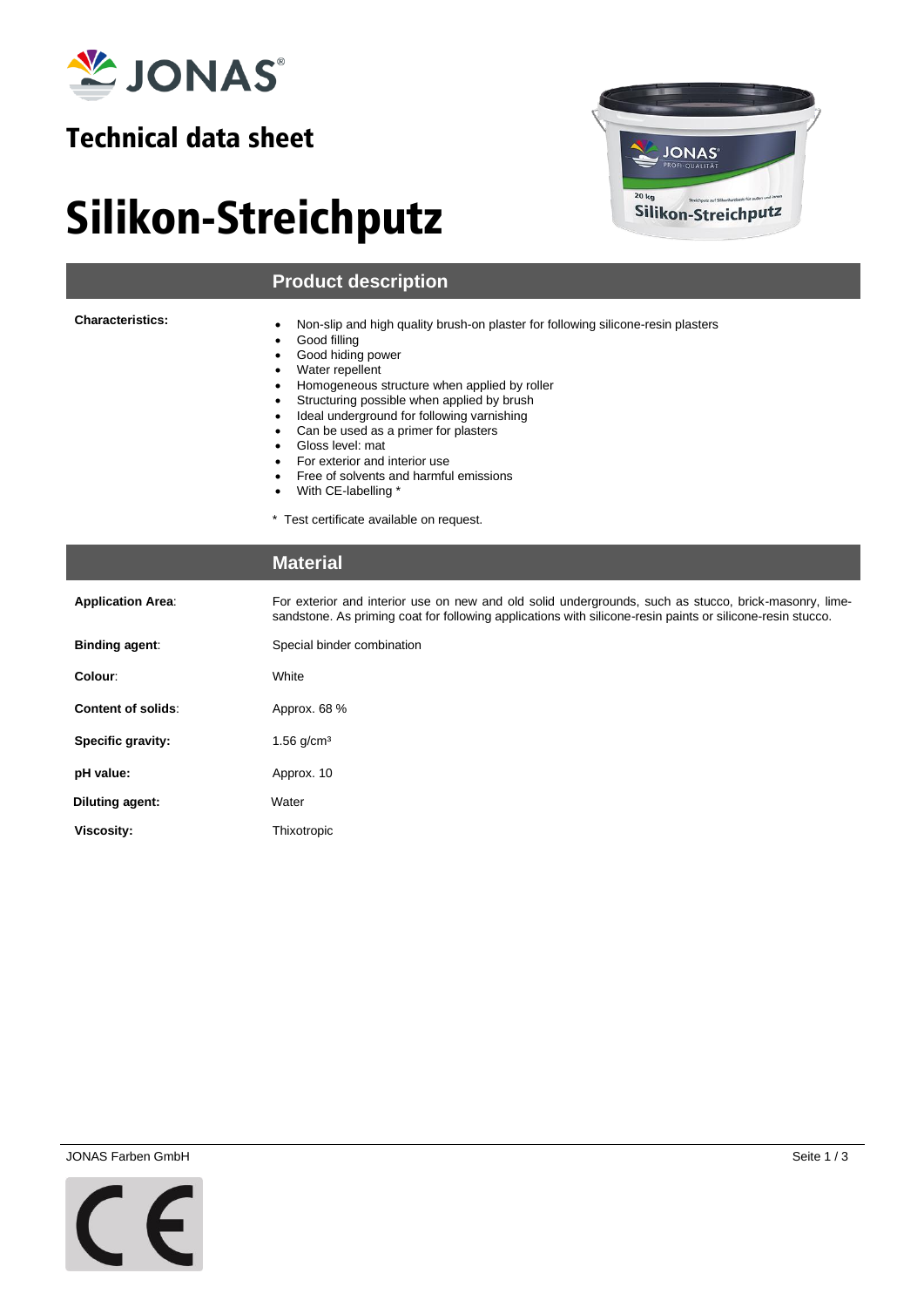## Technical data sheet

I

# JONAS Silikon-Streichputz

|                                 | <b>Application characteristics</b>                                                                                                                                                                                                                                                                                                                                                                                                  |  |  |
|---------------------------------|-------------------------------------------------------------------------------------------------------------------------------------------------------------------------------------------------------------------------------------------------------------------------------------------------------------------------------------------------------------------------------------------------------------------------------------|--|--|
| Application:                    | Brush / roller / spray (with special equipment). Do not apply on sun heated substrates, during strong<br>winds, at high temperatures, extremely high humidity, in fog or rain. Consider the risk of night frost. If<br>necessary, protect the façade with suitable scaffolding-nets or tarpaulins.                                                                                                                                  |  |  |
| Underground:                    | Needs to be clean, dry, and solid. Otherwise use JONAS Silikon-Grundfestiger first to consolidate the<br>underground. For underground treatment and application VOB, part C, DIN 18363 and the relevant BFS<br>information must be observed.                                                                                                                                                                                        |  |  |
| Coating build-up:               | Dilute priming coat with 5% water.                                                                                                                                                                                                                                                                                                                                                                                                  |  |  |
| Spreading rate per coating:     | Approx. $300 - 350$ g/m <sup>2</sup> on smooth underground (if necessary test on the wall).                                                                                                                                                                                                                                                                                                                                         |  |  |
| <b>Application temperature:</b> | At least $+5^{\circ}$ C (Degrees Celsius) for air and underground during application and drying.                                                                                                                                                                                                                                                                                                                                    |  |  |
| Drying:                         | The surface of the coating is touch-dry after 24 hours. Final hardness after approx. 2 weeks (at a temper-<br>ature of 20 °C and a relative atmospheric humidity of 65 %). High humidity, low temperatures and low air<br>exchange extend the hardening and drying time.<br>In case of adverse weather conditions always take appropriate actions (e.g. rain protection) to protect<br>work areas and freshly painted surfaces.     |  |  |
| Tinting:                        | Product can be tinted with standard silicone tinting paint. Check compatibility on a case by case basis.<br>Tinting may lead to deviations in the technical data, also with respect to contents of preservatives.                                                                                                                                                                                                                   |  |  |
|                                 | Colour stability: weather, humidity, UV-light and accumulations may have an influence on the coating<br>surface. The process of change is dynamic and depends on climate and exposition conditions. The cur-<br>rent national regulations, leaflets etc. apply.                                                                                                                                                                     |  |  |
|                                 | Colour accuracy: weather conditions and property conditions have an influence on colour accuracy and<br>the uniformity of colour. The following conditions should be avoided:<br>Irregularly sucking substrate<br>a.<br>Different surface humidity in the substrate<br>b.<br>Patches with different alkalinity and / or ingredients from the substrate<br>c.<br>Direct sunlight with sharp shadows on the still humid coating<br>d. |  |  |
|                                 | Washout of additives: For coatings which are not yet fully dried any water impact, i.e. dew, fog or rain,<br>may washout additives from the coating which then build-up on the surface. The extent of this effect<br>differs, depending on the intensity of the colour. This has no influence on the quality of the product. The<br>effect will disappear under normal weather conditions.                                          |  |  |
| <b>Cleaning of tools:</b>       | Clean with water immediately after use.                                                                                                                                                                                                                                                                                                                                                                                             |  |  |